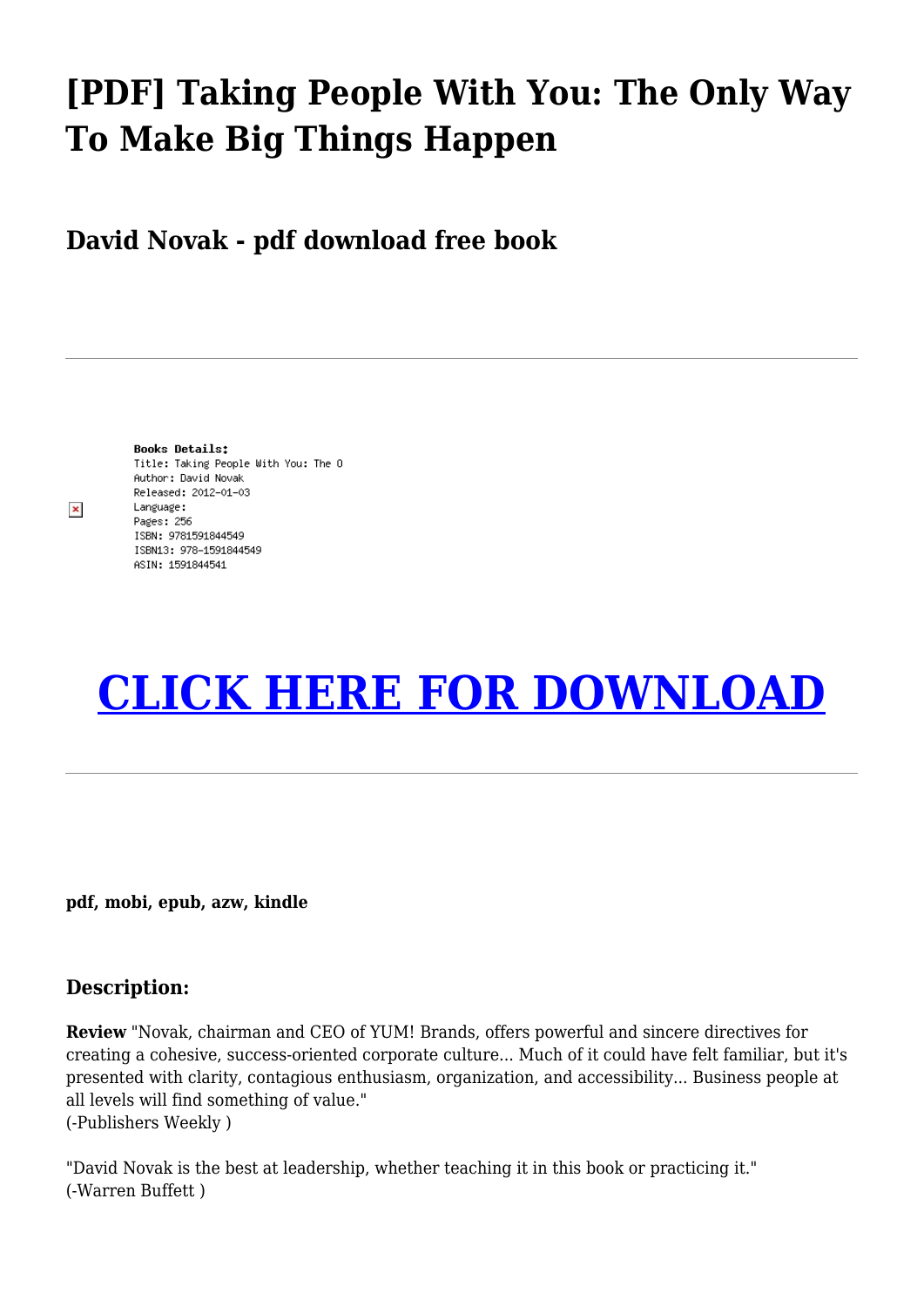"This is the best, most practical hands-on book on leadership I've ever read. If you apply these principles, your career and the people you work with will flourish." (-Dr. Bob Rotella, sports psychologist )

"An important book about motivation from a proven motivator." (-Jack Welch, former Chairman and CEO, General Electric )

"David Novak is a hard-driving CEO with a great heart and soul - and that gives him unique insight into both your own personal development and how to bring out the best in others." (-Jamie Dimon, Chairman and CEO, JPMorgan Chase )

"A must read for all leaders. David shares thoughts and tools on how to develop good talent into great talent." (-Indra Nooyi, Chairman and CEO, PepsiCo )

"David Novak is an inspiring leader and a very astute student of the art of management." (-Steve Burke, CEO, NBCUniversal )

"Novak shares his deep understanding of leadership: including everyone, the importance of a compelling vision, comprehensive strategy and relentless implementation, the power of positive recognition and continuous improvement forever. What a gift he is giving all of us!" (-Alan Mulally, CEO, Ford Motor Company )

"David Novak is a great CEO. A lot of people claim to be good people managers, but Dave has actually made the investment to train the next generation of leaders at Yum. You will enjoy Taking People With You for its common sense approach to, well, taking people with you." (-Jeffrey Immelt, Chairman and CEO, General Electric )

"While it appears easy to some, bringing people together and obtaining the best from each, as well as creating an aligned team, is an immense challenge. David Novak has led this effort without parallel, and those in leadership roles will find Taking People With You both an invaluable asset in their own development and their company's quest for success." (-Larry Bossidy, former Chairman and CEO, Honeywell )

**About the Author David Novak** is the chairman and CEO of Yum! Brands, Inc., which operates in more than 112 countries and employs 1.4 million people. All three of the company's restaurant chains - KFC, Pizza Hut, and Taco Bell - are global leaders in fast food. Prior to leading Yum!, Novak was president of both KFC and Pizza Hut, and held senior management positions at Pepsi-Cola. He's been featured as one of the world's "30 Best CEOs" by *Barron*'s, one of *Fortune*'s "Top People in Business," and one of the "100 Best-Performing CEOs in the World" by *Harvard Business Review*.

- Author: David Novak
- Released: 2012-01-03

Title: Taking People With You: The Only Way to Make Big Things Happen